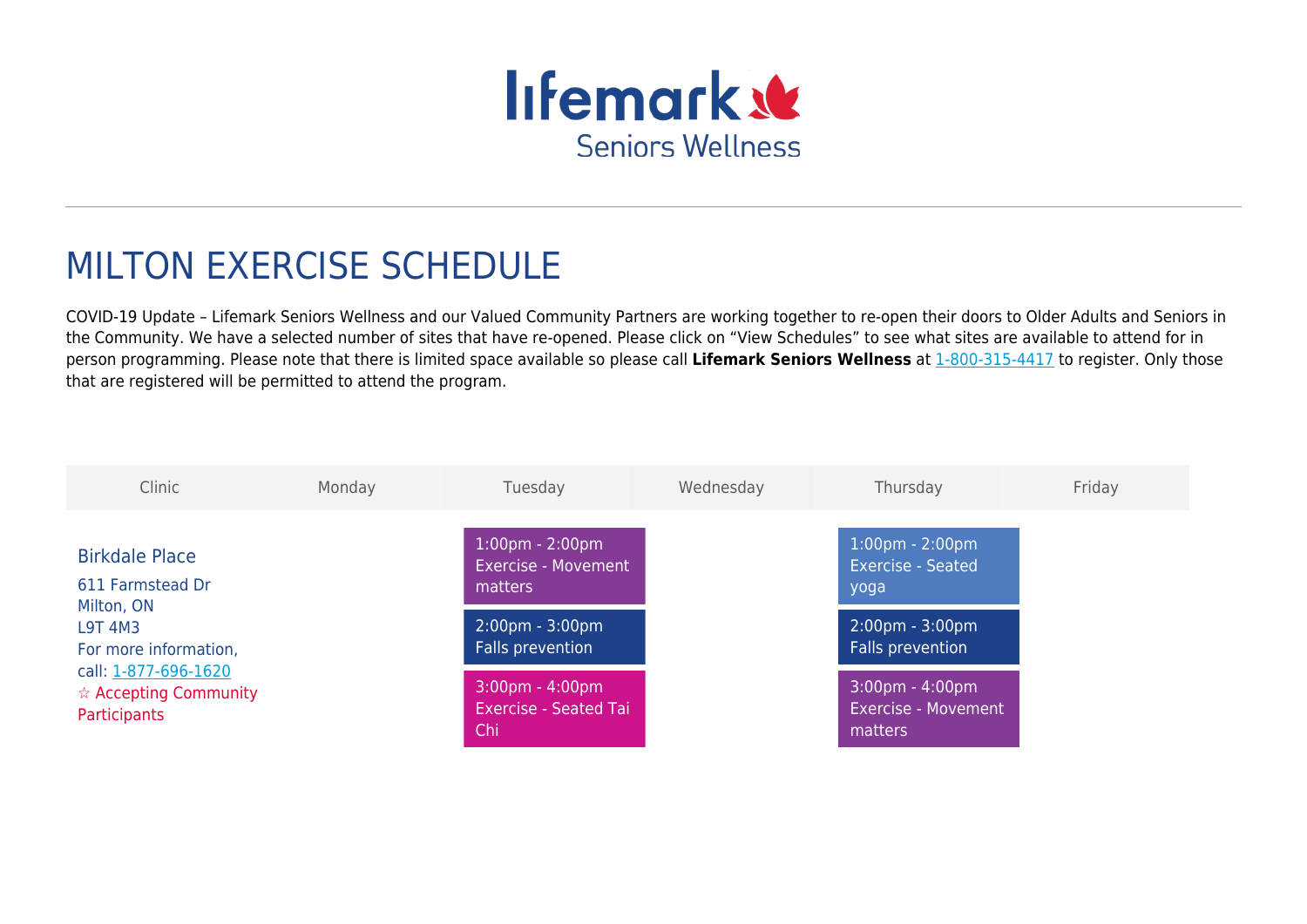Halton Region - Friends Landing 185 Ontario Street South Milton, ON L9T 2M4 For more information, call: [1-877-696-1620](#page--1-0)

4:00pm - 5:00pm Exercise - Movement matters

Halton Region - Milton Place 185 Ontario Street South Milton, ON L9T 2M4 For more information, call: [1-877-696-1620](#page--1-0)

3:00pm - 4:00pm Exercise - Movement matters

3:00pm - 4:00pm Exercise - Pump it up

| <b>Martindale Gardens</b><br>45 Martin St. | $5:00 \text{pm} - 6:00 \text{pm}$<br>Osteoporosis<br>$6:00 \text{pm} - 7:00 \text{pm}$<br>Osteoporosis - | $\frac{1}{2}$ 5:00pm - 6:00pm<br><b>Exercise - Movement</b><br>matters | $5:00 \text{pm} - 6:00 \text{pm}$<br><b>Exercise - Seated</b><br>dance |
|--------------------------------------------|----------------------------------------------------------------------------------------------------------|------------------------------------------------------------------------|------------------------------------------------------------------------|
| Milton, ON<br><b>L9T 2R1</b>               |                                                                                                          | $6:00 \text{pm} - 7:00 \text{pm}$                                      | $6:00 \text{pm} - 7:00 \text{pm}$                                      |